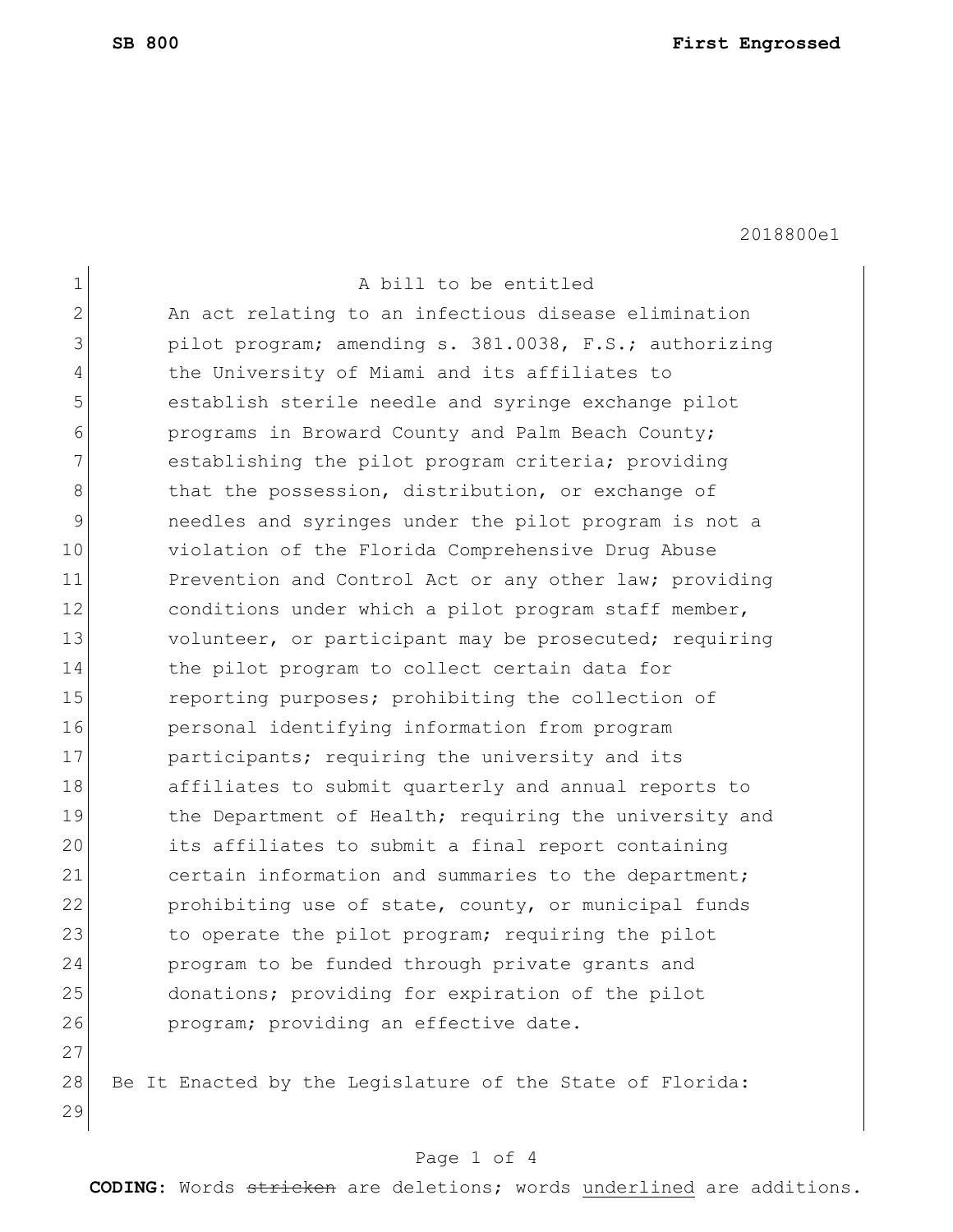30 Section 1. Subsection (4) of section 381.0038, Florida 31 Statutes, is amended to read:

 381.0038 Education; sterile needle and syringe exchange pilot program.—The Department of Health shall establish a program to educate the public about the threat of acquired 35 immune deficiency syndrome.

36 (4) The University of Miami and its affiliates may 37 establish a single sterile needle and syringe exchange pilot 38 program in Miami-Dade County, Broward County, and Palm Beach 39 County. The pilot program may operate at a fixed location or 40 through a mobile health unit. The pilot program shall offer the 41 free exchange of clean, unused needles and hypodermic syringes 42 for used needles and hypodermic syringes as a means to prevent 43 the transmission of HIV, AIDS, viral hepatitis, or other blood-44 borne diseases among intravenous drug users and their sexual 45 partners and offspring.

46 (a) The pilot program must:

47 1. Provide for maximum security of exchange sites and 48 equipment, including an accounting of the number of needles and 49 syringes in use, the number of needles and syringes in storage, 50 safe disposal of returned needles, and any other measure that 51 may be required to control the use and dispersal of sterile 52 needles and syringes.

53 2. Operate a one-to-one exchange, whereby the participant 54 shall receive one sterile needle and syringe unit in exchange 55 for each used one.

56 3. Make available educational materials and referrals to 57 education regarding the transmission of HIV, viral hepatitis, 58 and other blood-borne diseases; provide referrals for drug abuse

## Page 2 of 4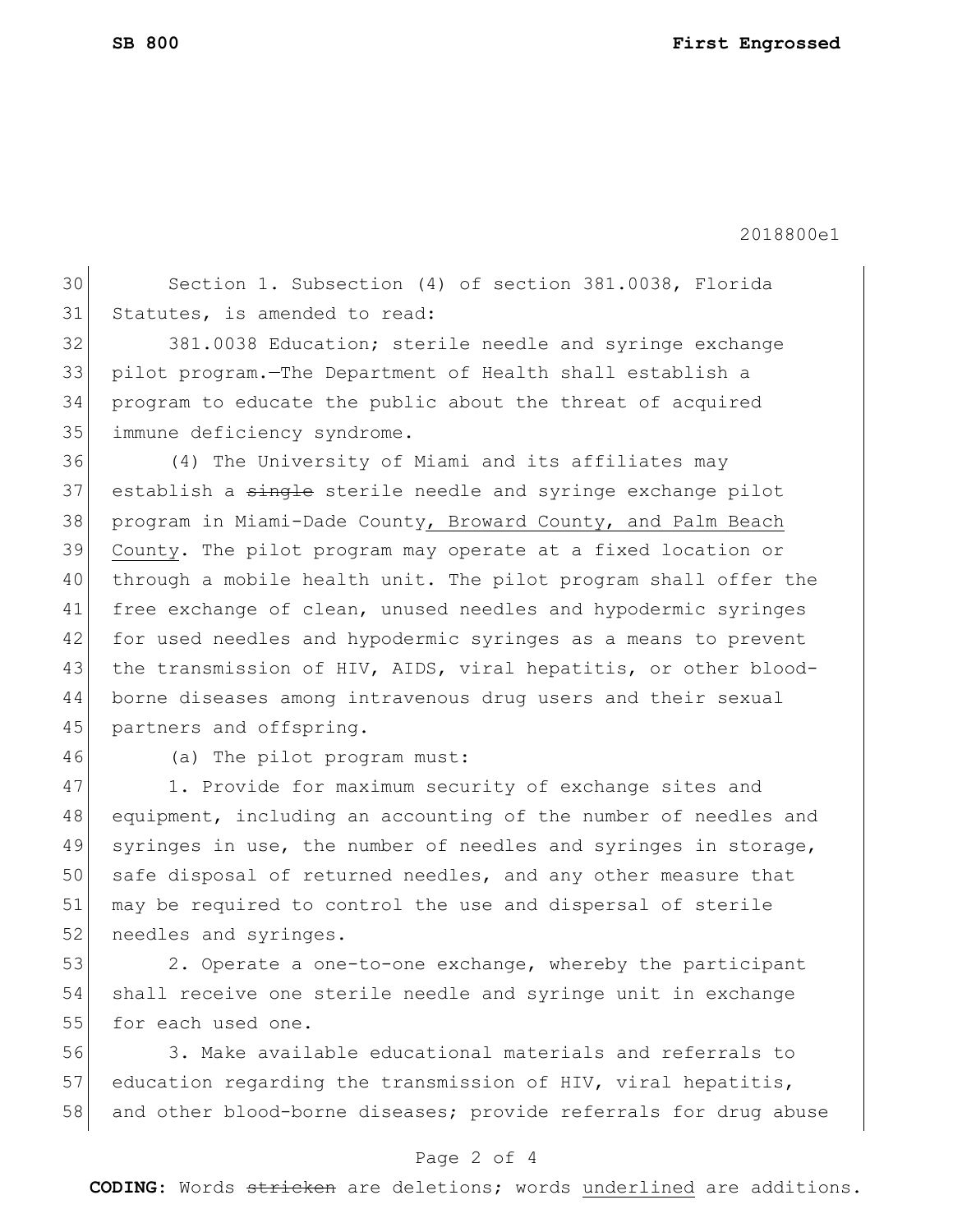59 prevention and treatment; and provide or refer for HIV and viral 60 hepatitis screening.

61 (b) The possession, distribution, or exchange of needles or 62 syringes as part of the pilot program established under this 63 subsection is not a violation of any part of chapter 893 or any 64 other law.

65 (c) A pilot program staff member, volunteer, or participant 66 is not immune from criminal prosecution for:

67 1. The possession of needles or syringes that are not a 68 part of the pilot program; or

69 2. The redistribution of needles or syringes in any form, 70 if acting outside the pilot program.

71 (d) The pilot program must collect data for quarterly, 72 annual, and final reporting purposes. The annual report must 73 include information on the number of participants served, the 74 number of needles and syringes exchanged and distributed, the 75 demographic profiles of the participants served, the number of 76 participants entering drug counseling and treatment; the number 77 of participants receiving testing for HIV, AIDS, viral 78 hepatitis, or other blood-borne diseases; and other data 79 necessary for the pilot program. However, personal identifying 80 information may not be collected from a participant for any 81 purpose. Quarterly reports must be submitted to the Department 82 of Health in Miami-Dade County by October 15, January 15, April 83 15, and July 15 of each year. An annual report must be submitted 84 to the Department of Health by August 1 every year until the 85 program expires. A final report is due on August 1, 2023  $2021$ , 86 to the Department of Health and must describe the performance 87 and outcomes of the pilot program and include a summary of the

## Page 3 of 4